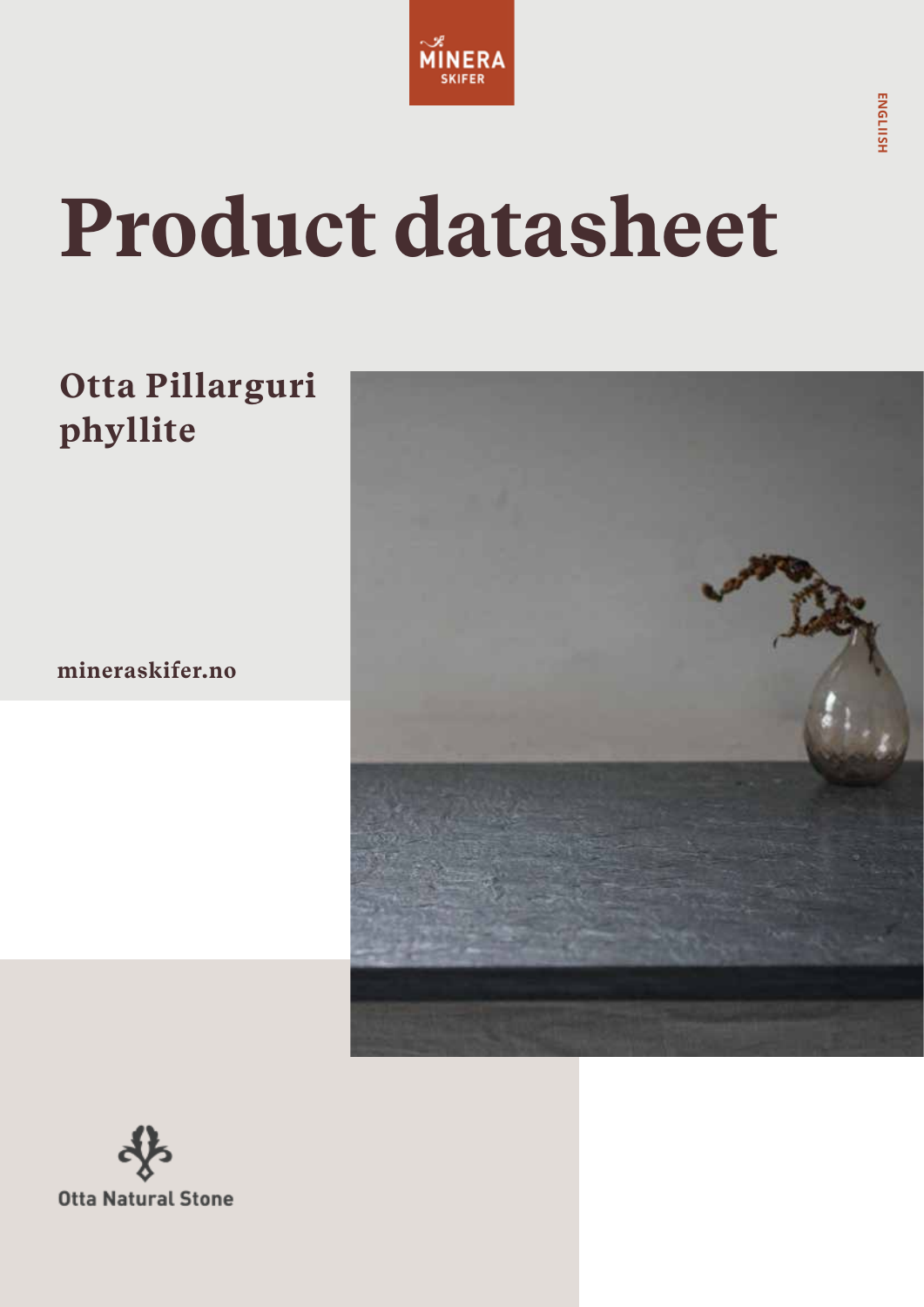

### PRODUCT SPECIFICATIONS

#### LAND OF ORIGIN

Otta Pillarguri is a dark coke gray / black slate of the rock phyllite, but it can also be delivered in rust color. Geography: Pillarguripiggen, directly above the center of Otta in Norway. All processing of all products is carried out by local stonemasons 2 km from the slate quarry.

#### TEKNISK DATA

| Feature                       | Standard           | Value                    | Test institution / year |
|-------------------------------|--------------------|--------------------------|-------------------------|
| Petrography                   | <b>NS EN 12670</b> | Phyllite                 |                         |
| Density                       | <b>NS-EN 1936</b>  | $2,82$ g/cm <sup>3</sup> | <b>RISE 2018</b>        |
| Water absporption             | <b>NS-EN 13755</b> | 0,2 vekt% (Frost proof)  | <b>RISE 2018</b>        |
| Flexural strength             | <b>NS-EN 12372</b> | 39.9 MPa<br>(Mean value) | <b>RISE 2018</b>        |
| Abrasion resistance           | NS-EN 14157 (A)    | (Mean value)<br>25.0 mm  | SINTEF 2007             |
| Slip restistance, brushed     | <b>NS-EN 14231</b> | SRV dry: 61, wet: 22     | <b>SINTEF 2012</b>      |
| Slip restistance, honed C 600 | <b>NS-EN 14231</b> | SRV dry: 55, wet: 18     | <b>SINTEF 2012</b>      |
| Slip restistance, natural     | DIN 51130          | R <sub>11</sub>          | <b>TÜV 2015</b>         |
| Slip restistance, brushed     | DIN 51130          | R <sub>10</sub>          | <b>TÜV 2014</b>         |
| Breaking load at dowel hole   | <b>NS EN 13364</b> | (Mean value)<br>3390 N   |                         |
| Centric tension load          |                    | 2,14 KN (Mean value)     |                         |
| Shear load                    |                    | 5,72 KN (Mean value)     |                         |

#### ENVIRONMENTAL PRODUCT DECLARATION (EPD)

|                                 |               | Cradle to gate A1-A3  |                   |                            |  |
|---------------------------------|---------------|-----------------------|-------------------|----------------------------|--|
| Key environmental indicators    | Unit          | Variable<br>thickness | Even<br>thickness | Transportation<br>A4-400km |  |
| Global warming                  | kg CO2-equiv. | 161                   | 425               | 22,7                       |  |
| Energy use                      | MJ            | 5 1 2 8               | 14 3 5 8          | 397.98                     |  |
| Share of renewable energy used* | $\%$          | 16 %                  | 53 %              | $1.7\%$                    |  |

\* Share of renewable energy concerns energy used for direct production A1-A3 (direct energy consumed by Minera Skifer) and does not include upstream energy for production and distribution of raw materials/energy.

#### MINERALOGY

| Mineral   | Standard           | Value | Test institution / year |
|-----------|--------------------|-------|-------------------------|
| Quarts    | <b>NS EN 12407</b> | 21,0% | CBI 2015                |
| Mica      | <b>NS EN 12407</b> | 31,0% | CBI 2015                |
| Chlorite  | <b>NS EN 12407</b> | 1,3%  | CBI 2015                |
| Amfibole  | <b>NS EN 12407</b> | 3,0%  | CBI 2015                |
| Garnet    | <b>NS EN 12407</b> | 0,8%  | CBI 2015                |
| Carbonate | <b>NS EN 12407</b> | 0,6%  | CBI 2015                |
| Pyrite    | <b>NS EN 12407</b> | 1,9%  | CBI 2015                |
| Biotite   | <b>NS EN 12407</b> | 38,0% | CBI 2015                |
| Titanite  | <b>NS EN 12407</b> | 1,3%  | CBI 2015                |
| Feldspar  | <b>NS EN 12407</b> | 1,3%  | CBI 2015                |
| Epidote   | <b>NS EN 12407</b> | 0.6%  | CBI 2015                |
|           |                    |       |                         |